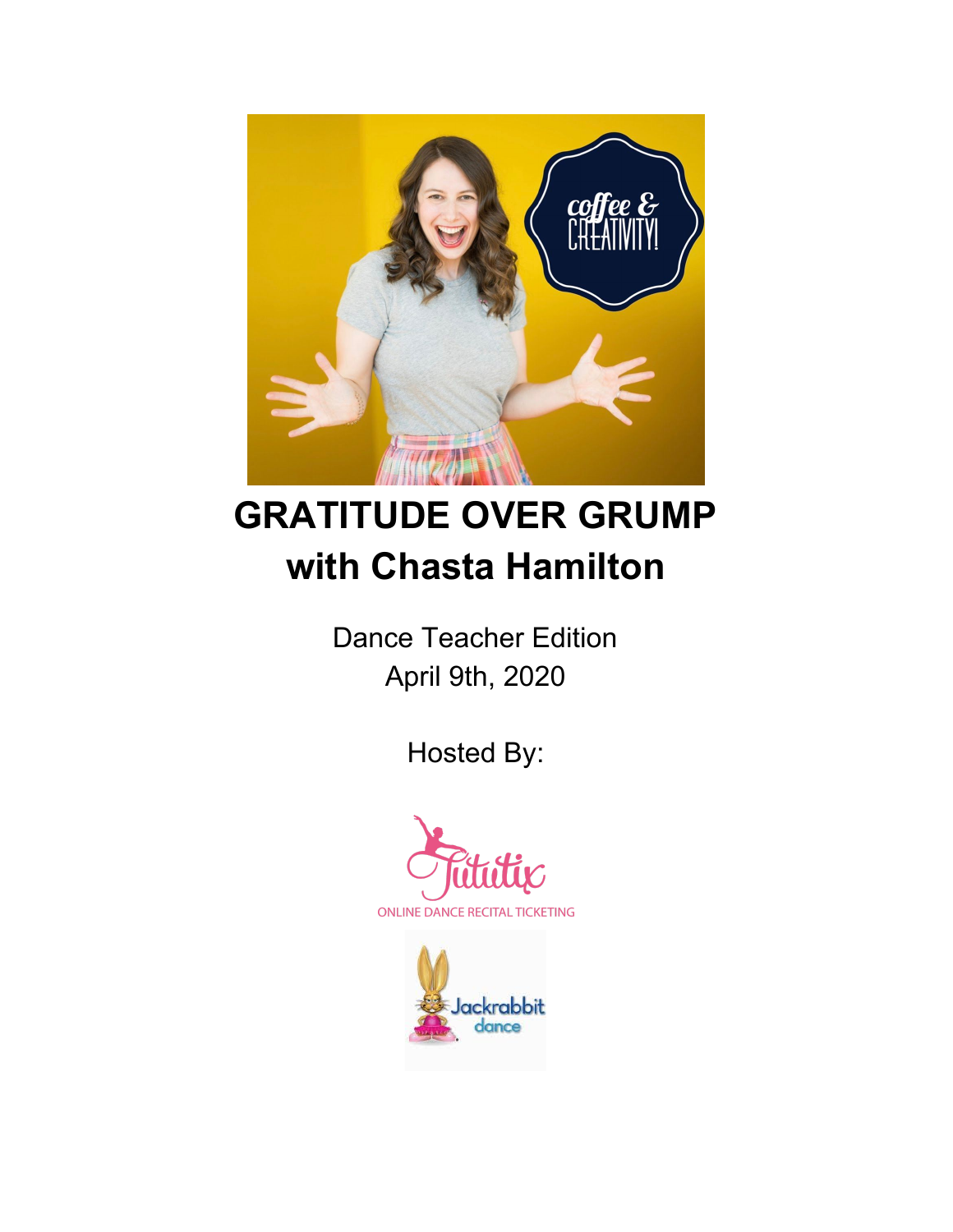# **NAVIGATING CRISIS**

March Madness Had a New Meaning This Year! A Model that Speaks to Us All:



### **Our Process in the Pandemic**

- 1. Action Over Paralyzation or Denial
	- a) The 48-Hour Transition
	- b) Bargaining the Buy-In
		- (1) Messaging
			- (2) Consistency
			- (3) Fill A Need
- 2. Opportunity Over Obstacle
	- a) Playing the Long Game
		- (1) Build Your Brand and Be Present
		- (2) Marketing!
		- (3) Don't Let Them Forget You
	- b) The Hub of Community
		- (1) The Humanistic Component
		- (2) Give Them Every Reason to Come Back
		- (3) Interaction Matters!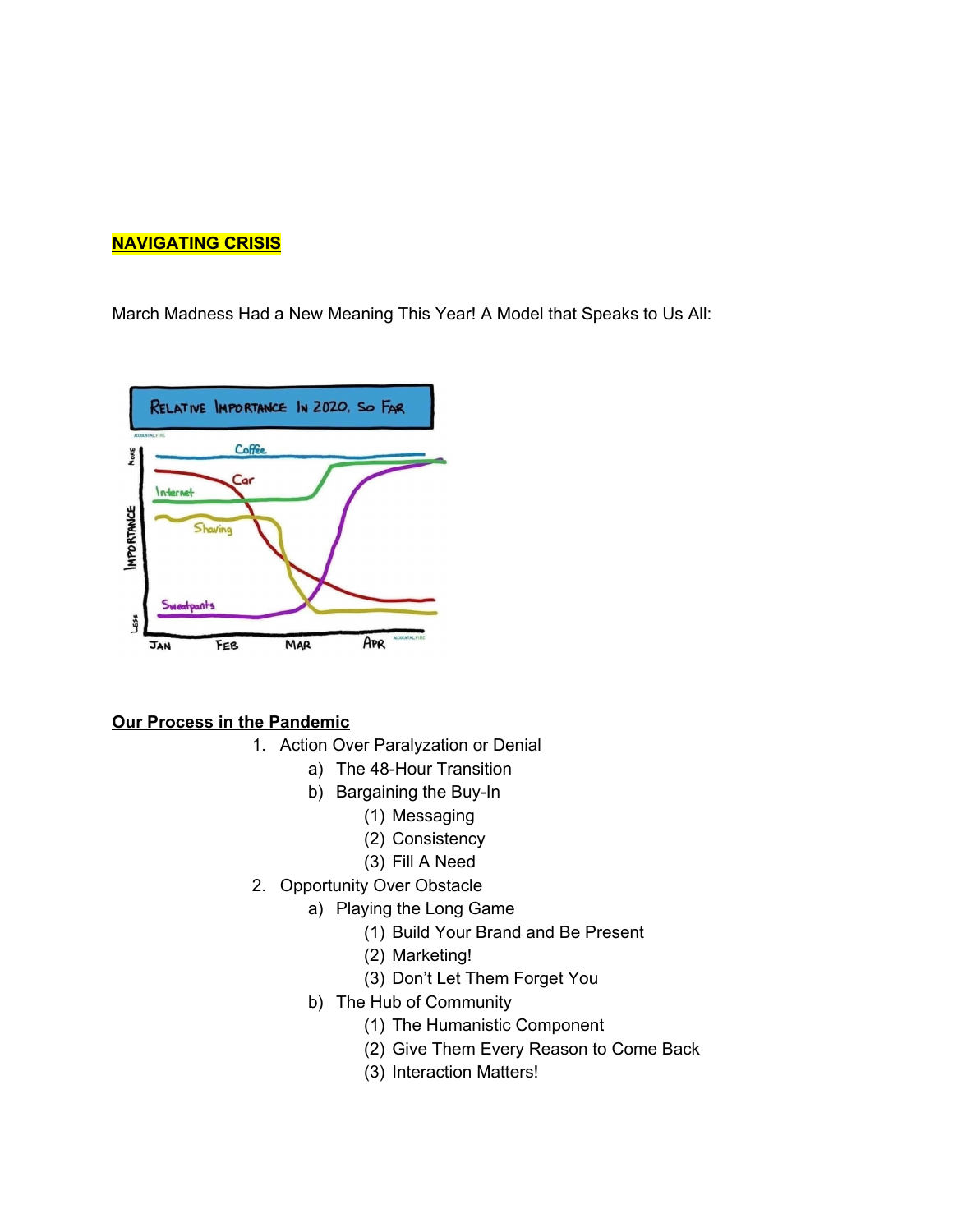# **Gratitude Over Grump**



# 1. **For You**

- a. You Control Your Attitude, Your Perspective, and Your Action
- b. Focus on what YOU can control
	- i. Be a Responder, Not a Reactor
	- ii. "Fear is a Reaction, Courage is a Decision."- Winston Churchill
- c. What Are You Projecting and How Does it Impact Those Around You?
- d. Optimism Doesn't Mean You Are Always Positive- It Means You Maintain a Positive Outlook Within the Circumstances
- e. Balance Your Commitments to Guarantee You Can Sustain Your Leadership Roles. **You Cannot Lead If You Are Not Healthy.**
- f. Lean IN. Get support! Ask for help!
- g. Get Creative! This is our time to shine!

# **2. For Your Your Students/ Studio**

- a. Make Gratitude a Collective Movement. Spread it Like Wildfire!
	- i. Thank YOU for showing up
	- ii. Thank YOU for being a part of our community
	- iii. Thank YOU for your patience as we navigate our new platform
	- iv. Remember: Gratitude has a stronger impact than apology/victim oriented language
- b. Challenge Your Students
	- i. Gratitude Quotes
	- ii. Gratitude Activities
		- 1. Foster it Into Conversation
		- 2. Gratitude Tree
		- 3. Gratitude Jar
		- 4. Gratitude Art (Windows, Sidewalks, Coloring Sheets)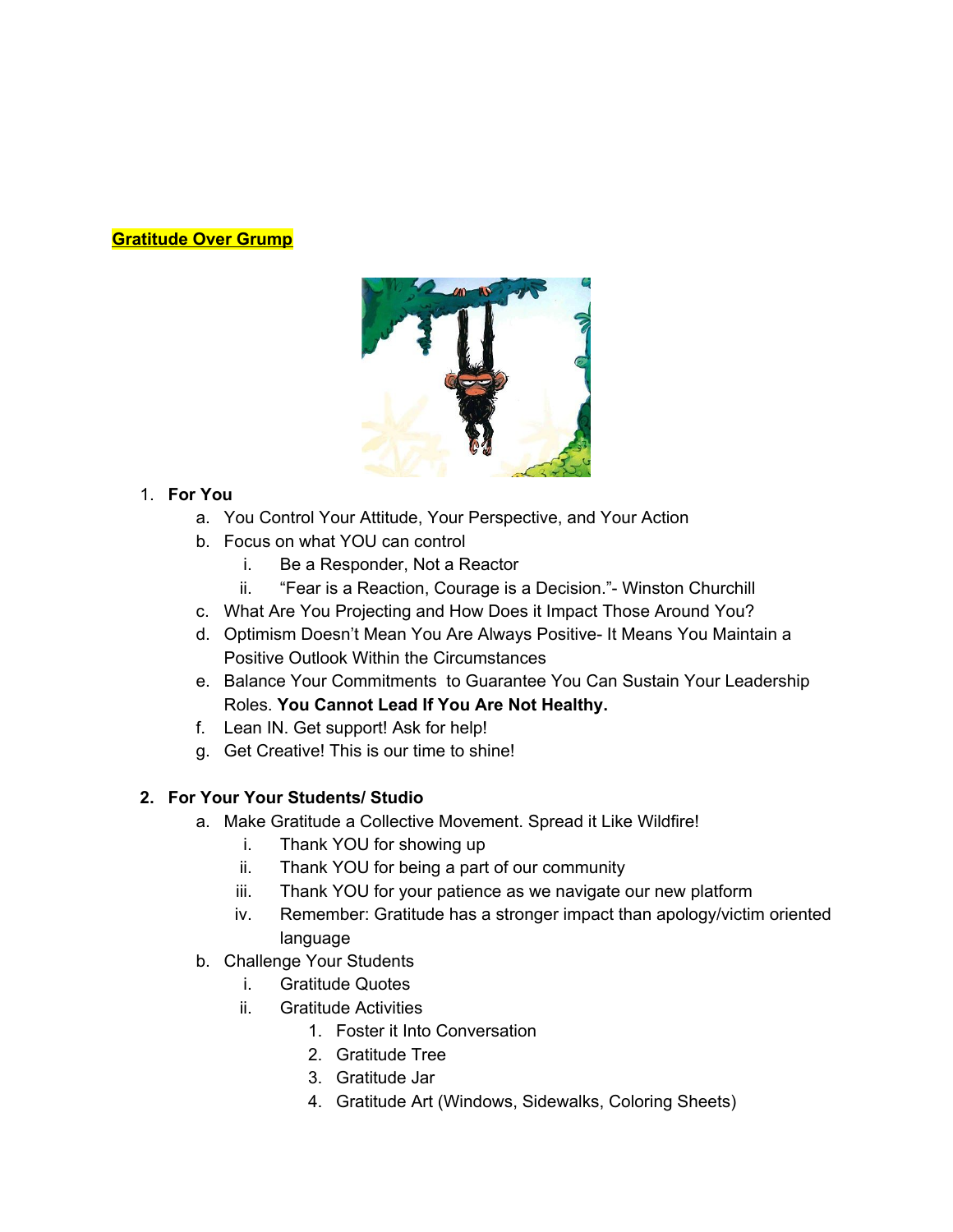- 5. Service Society Meetings
- c. When the Grumps Come
	- i. Acknowledge Them
	- ii. Identify the Source
	- iii. Feel What You Are Experiencing (shift the grump to gratitude when you are able)
	- iv. Try to Avoid the Company of Misery!

# **3. Take Inventory of Feel Good Things!**

- a. Brave Enough by Cheryl Strayed
- b. SGN Network
- c. Amanda Kloots Fitness
- d. Flowers
- e. Kind Notes
- f. New Skills

## **Gratitude Over Grump! In Action**

### **Student Quotes:**

"*Nobody has ever injured their eyesight by looking at the bright side.:-* Ivana (8)

*"What you do today is important because you are exchanging a day of your life for it."-* Victoria (9)

# **Parent Email:**

*Good Afternoon Ms.Chasta, hope you are having a great day!*

*I just got off the phone with someone from the Phillipines and her attitude instantly reminded me of the little bit I heard you say in class yesterday about choosing to be grateful over grumpy.*

*She asked how I was doing during this situation and I told her that I've been feeling frustrated about all of the unknowns. She gave me encouraging words and we laughed together.*

*When I asked her how she was, she told me that her town is completely locked down and they are not allowed to work from home. T-Mobile workers are considered essential so she is* allowed to go to work but there is no transportation so she has to walk. The walk takes her two *hours, there and two hours back home. Speaking to her you would not have known that, she* was so pleasant. She said she's looking to be very fit when this is over and she's just grateful